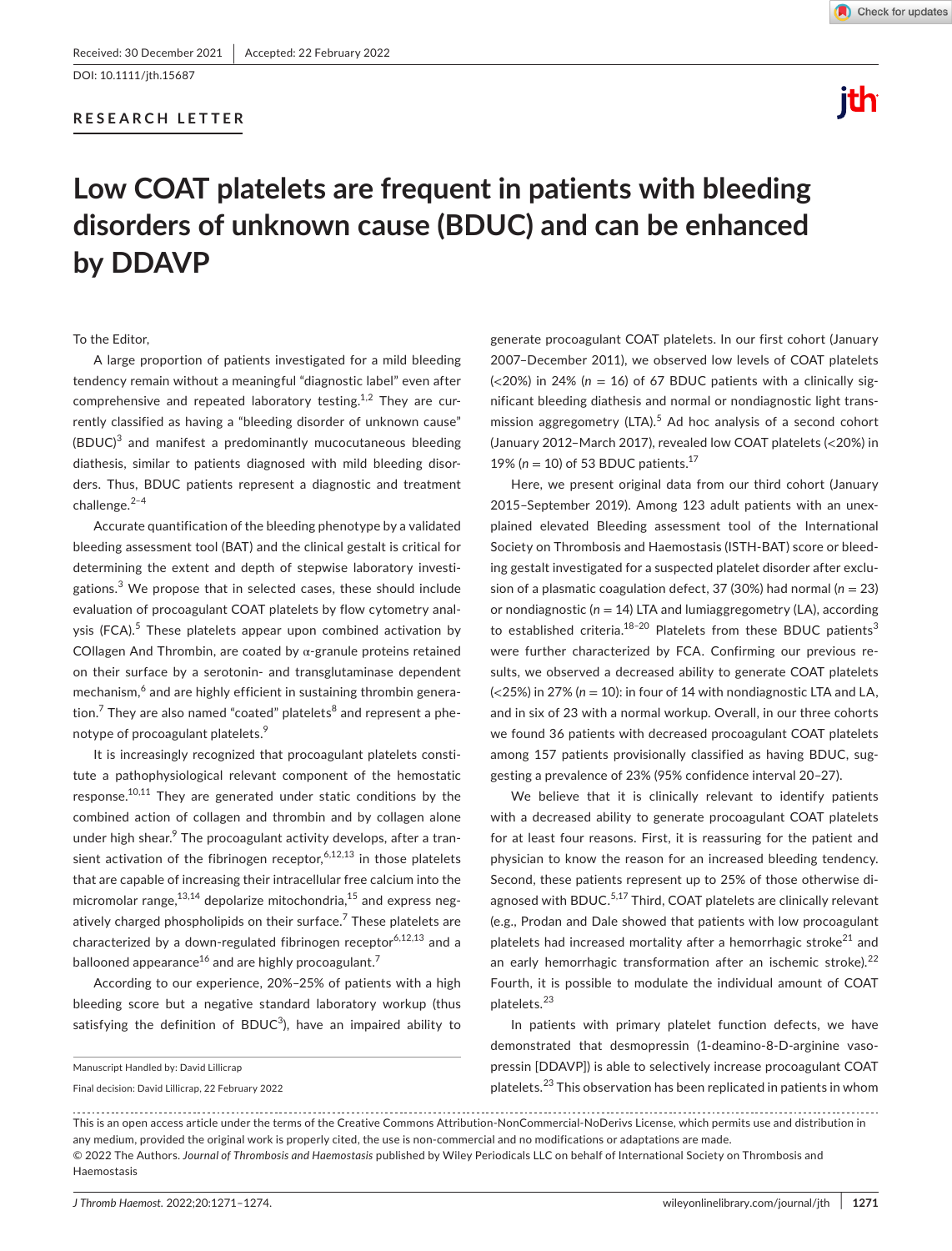DDAVP was given because of increased bleeding during cardiac surgery<sup>24</sup> and is confirmed by our current experience. In the period from January 2015 to August 2021, we have electively tested DDAVP in 53 adult patients, including primary platelet function defects, von Willebrand disease, or BDUC, finding a relative increase of ≥5% COAT platelets in 83% ( $n = 44$ ) of them, as observed in our previous cohort.<sup>23</sup> Currently, we define DDAVP response more stringently as a relative COAT platelet increase of ≥10% at one or more time points after DDAVP. This was the case in 74% (*n* = 39) of all patients and 85% (*n* = 17) of 20 with low COAT platelets at baseline previously considered as BDUC. Table 1 highlights that these patients with low procoagulant COAT platelets had a clinically significant bleeding diathesis as expressed by their ISTH-BAT score. Among the 17 patients who responded, COAT platelets progressively increased up to 6 h after DDAVP administration.

The effect of DDAVP on the procoagulant activity of platelets appears to be mediated by increased mobilization of intracellular free sodium (Na<sup>+</sup>) and subsequently calcium (Ca<sup>2+</sup>).<sup>16,23</sup> Upon activation, although all platelets initially increase their cytosolic Ca $^{2+},^{13,25}$ only the subset that activates the reverse mode of the sodium/calcium exchanger,<sup>26</sup> which extrudes Na<sup>+</sup> facilitating additional Ca<sup>2+</sup> influx, will be able to depolarize mitochondria, further increasing cytosolic  $Ca^{2+}$  and eventually activating the transmembrane protein TMEM16F<sup>27</sup> This culminates in the transfer of phosphatidylserine and phosphatidylethanolamine from the inner layer of the cell membrane to the outer one.<sup>27</sup>

The mechanism modulating platelet procoagulant activity appears to be different from the one underlying DDAVP-induced increase of von Willebrand factor (VWF) and factor VIII (FVIII), which depends on cyclic AMP and protein kinase  $A<sup>28</sup>$  This is nicely supported by following clinical observation. A 48-year-old woman was referred for our consultation to investigate a clinically significant bleeding diathesis, with an increased ISTH-BAT bleeding score (8 points). Laboratory evaluation showed normal results for VWF, coagulation factors, and fibrinolysis. Repeated LTA/LA were consistent with a signaling defect of the thromboxane A2 receptor.

FCA<sup>5</sup> showed an impaired secretion of  $\alpha$ -granules and a decreased percentage of procoagulant COAT platelets (17%–23%; reference range: 25%–55%, Adler et al. manuscript submitted).

We performed an elective DDAVP test with the standard dose of 0.3 µg/kg intravenously. VWF, FVIII, and COAT platelets increased by 46%, 51%, and 35% after 2 h, respectively; by 41%, 36%, and 56% after 4 h; and by 32%, 21%, and 137% after 6 h, whereas sodium remained within normal limits. Nevertheless, the patient did not tolerate DDAVP, which had caused an intense headache for 3 days. Because of the clinically relevant bleeding diathesis, the decreased ability to generate procoagulant platelets, and the excellent response observed after the canonical dose, $^{23}$  we tested DDAVP at half-dose (0.15 µg/kg) subcutaneously (which is better tolerated than intravenously). Unfortunately, the patient described the same symptoms. Interestingly, although VWF/FVIII remained unaltered, COAT platelets increased again by 15%, 35%, and 41% after 2, 4, and 6 h, respectively. The discordant response of COAT platelets and VWF/FVIII to low DDAVP is consistent with different mechanisms modulating the development of platelet procoagulant activity<sup>27</sup> and the secretion of VWF from Weibel-Palade bodies.<sup>28</sup> From a practical point of view, this observation may be relevant for patients with a platelet-dependent bleeding diathesis and already high-normal or increased VWF/FVIII values, with a relative contraindication to DDAVP. Further studies should prospectively verify this hypothesis.

In conclusion, we confirm that low procoagulant COAT platelets are frequently found in BDUC patients and we show that DDAVP can enhance their generation. Based on this evidence, we suggest that patients with a clinically relevant bleeding diathesis (based on ISTH-BAT score and/or clinical gestalt) and a negative laboratory workup (including LTA and evaluation of dense granule content/secretion), as indicated by Baker and O'Donnell<sup>3</sup> could be investigated by FCA to assess their ability to generate COAT platelets.<sup>5</sup> Conceptually, this is relevant because procoagulant platelet activity is a known endpoint of platelet activation, differing from and complementing their ability to aggregate<sup>9-11</sup>-and not detected by conventional platelet function studies.<sup>5</sup> Clinically, because the proportion of individuals

|  |  |  |  |  |  |  |  | TABLE 1 The effect of DDAVP on COAT platelet generation in patients with low baseline values |  |  |  |  |  |
|--|--|--|--|--|--|--|--|----------------------------------------------------------------------------------------------|--|--|--|--|--|
|--|--|--|--|--|--|--|--|----------------------------------------------------------------------------------------------|--|--|--|--|--|

| Patients   |          |          | <b>ISTH-BAT</b> |               | Procoagulant COAT platelets |            |                    |                      |               |
|------------|----------|----------|-----------------|---------------|-----------------------------|------------|--------------------|----------------------|---------------|
|            | Number   | Females  | Age             |               | score                       |            |                    | Absolute value, %    |               |
|            | $n (\%)$ | $n (\%)$ | Years           | <b>IQR</b>    | Median                      | <b>IQR</b> |                    | Median               | <b>IQR</b>    |
| Total      | 20 (100) | 14 (70)  | 30.9            | $23.6 - 49.6$ | 6.5                         | $5 - 9$    | <b>Baseline</b>    | 20.3                 | $17.1 - 22.0$ |
| Responders | 17(85)   | 12(71)   | 33.5            | $23.6 - 49.6$ | 7                           | $5 - 9$    | <b>Baseline</b>    | 18.1                 | $17.0 - 21.2$ |
|            |          |          |                 |               |                             |            | <b>After DDAVP</b> | Relative increase, % |               |
|            |          |          |                 |               |                             |            | Hours              | Median               | <b>IQR</b>    |
|            |          |          |                 |               |                             |            | $+2$               | 14.7                 | $10.3 - 27.3$ |
|            |          |          |                 |               |                             |            | $+4$               | 24.8                 | $8.6 - 35.1$  |
|            |          |          |                 |               |                             |            | $+6$               | 38.4                 | $8.0 - 50.0$  |

*Note:* Responders, relative increase of COAT platelets of at least 10% at one or more time points after DDAVP.

Abbreviations: COAT, collagen and thrombin activated platelets; DDAVP, 1-deamino-8-D-arginine vasopressin (= desmopressin); IQR, interquartile range (25th–75th percentiles); ISTH-BAT, Bleeding assessment tool of the International Society on Thrombosis and Haemostasis.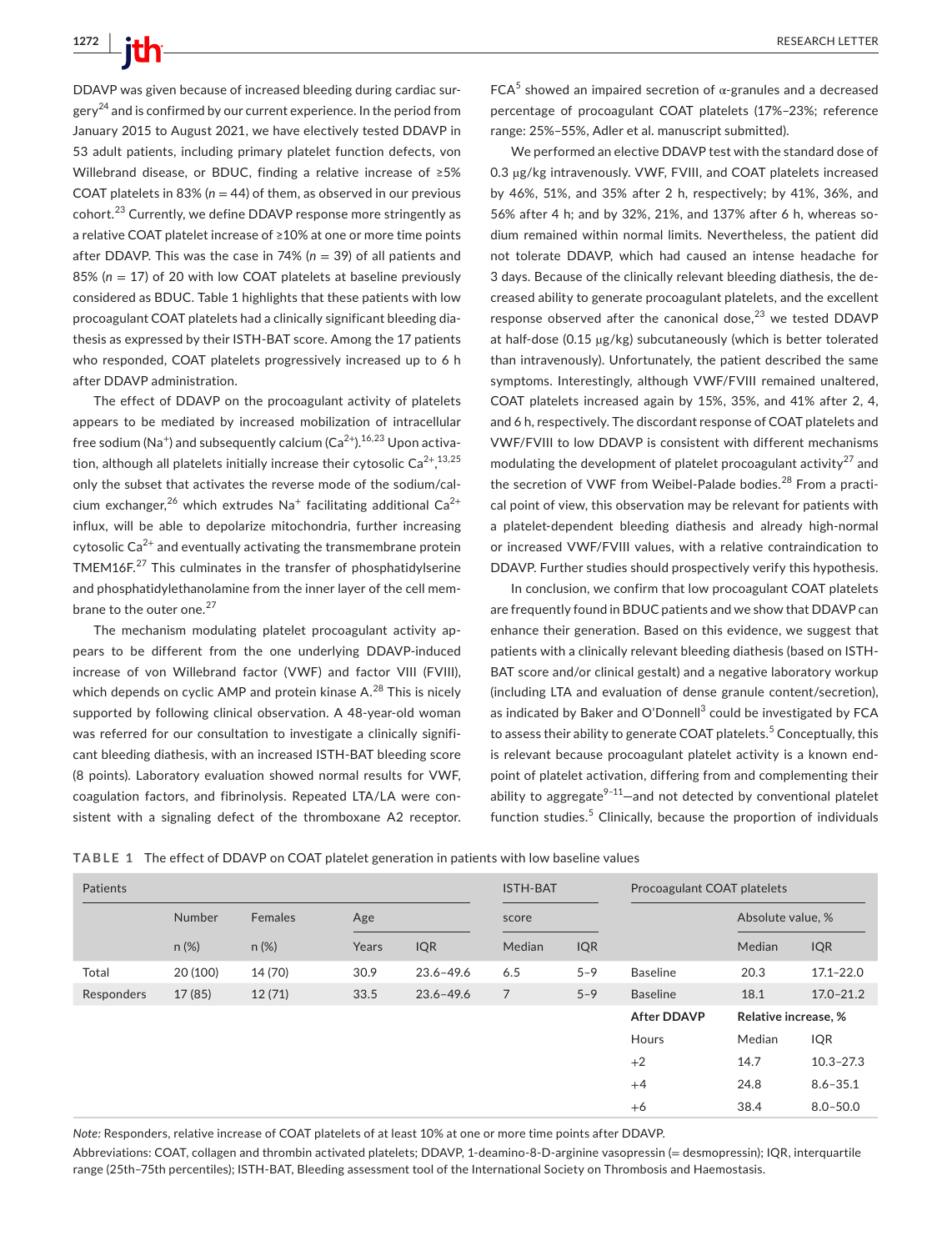with a decreased ability to generate procoagulant COAT platelets among BDUC patients is relevant<sup>5,17</sup> and because platelet procoagulant activity can be selectively improved by  $DDAVP<sup>23</sup>$ 

#### **ACKNOWLEDGMENTS**

The authors thank the hemostasis laboratory team (Unité d'Hémostase, Laboratoire d'Hématologie, CHUV, Lausanne, Switzerland) for the help provided with preparing the samples, platelet function studies, and data collection; the bleeding diathesis nurses Ana-Patricia Batista Mesquita Sauvage and Chrystelle Chirlias; the physicians of the Division of Hematology (CHUV, Lausanne) for the clinical care of the patients; and Prof. Dr. med. Michel Duchosal for support. Open Access Funding provided by Universite de Lausanne.

## **CONFLICT OF INTEREST**

The authors have no conflicts of interest to declare.

#### **AUTHOR CONTRIBUTIONS**

Amandine Segot was in charge of patient care and wrote the manuscript. Marcel Adler was in charge of patient care, performed research, and wrote the manuscript. Alessandro Aliotta performed research and wrote the manuscript. Elena Matthey-Guirao performed research. Michael Nagler performed research. Debora Bertaggia Calderara performed research. Francesco Grandoni was in charge of patient care. Francisco J. Gomez performed research. Lorenzo Alberio supervised clinical and laboratory work, wrote the manuscript. All authors contributed to and approved the final version of the manuscript.

#### **INFORMED CONSENT**

This investigation was conducted according to the guidelines of the competent ethical board [Commission cantonale (VD) d'éthique de la recherche sur l'être humain, CER-VD] upon its approval (protocol number CER-VD 2020-00995. Specific patient informed consent for the study was waived, according to the Federal Act on Research involving Human Beings on Human Research (Human Research Act, HRA). However, our centre is using a general research consent for reuse of patient's data. Patients were excluded in case of documented refusal of this general research consent.

## **FUNDING INFORMATION**

A. A. is supported by Research Grants from Dr. Henri Dubois-Ferrière Dinu Lipatti Foundation (2017), Novartis Foundation for Medical-Biological Research (Grant #18B074), and Swiss Heart Foundation (Grant FF19117), and his current salary is partly sustained by SNSF grant 320030-197392. L. A. is supported by a research grant from the Swiss National Science Foundation (SNSF grant 320030-197392).

> Amandine Segot<sup>1</sup> Marcel Adler $^{1,2}$ Alessandro Aliotta<sup>1</sup> Elena Matthey-Guirao<sup>1</sup>



Michael Nagler<sup>[2](https://orcid.org/0000-0003-4319-2367)</sup> Debora Bertaggia Calderara<sup>[1](https://orcid.org/0000-0002-9756-4974)</sup> Francesco Grandoni<sup>[1](https://orcid.org/0000-0003-2208-2070)</sup> Francisco J. Gomez<sup>[1](https://orcid.org/0000-0002-8816-037X)</sup> D Lorenzo Alberio<sup>[1](https://orcid.org/0000-0001-9686-9920)</sup>

1 *Division of Hematology and Central Hematology Laboratory, Lausanne University Hospital (CHUV) and University of Lausanne (UNIL), Lausanne, Switzerland* 2 *Department of Clinical Chemistry, Inselspital, Bern University Hospital, University of Bern (UNIBE), Bern, Switzerland*

#### **Correspondence**

Amandine Segot, Division of Hematology and Central Hematology Laboratory Lausanne University Hospital (CHUV) and University of Lausanne (UNIL), Rue du Bugnon 46, CH-1011 Lausanne, Switzerland. Email: [amandine.segot@chuv.ch;](mailto:amandine.segot@chuv.ch) [lorenzo.alberio@chuv.ch](mailto:lorenzo.alberio@chuv.ch)

## **ORCID**

*Amandine Sego[t](https://orcid.org/0000-0003-2408-3579)* <https://orcid.org/0000-0003-2408-3579> *Alessandro Aliott[a](https://orcid.org/0000-0002-9382-138X)* <https://orcid.org/0000-0002-9382-138X> *Elena Matthey-Guira[o](https://orcid.org/0000-0003-0395-2384)* <https://orcid.org/0000-0003-0395-2384> *Michael Nagler* <https://orcid.org/0000-0003-4319-2367> *Debora Bertaggia Calderara* **D** [https://orcid.](https://orcid.org/0000-0002-9756-4974) [org/0000-0002-9756-4974](https://orcid.org/0000-0002-9756-4974)

*Francesco Grandoni* <https://orcid.org/0000-0003-2208-2070> *Francisco J. Gomez* <https://orcid.org/0000-0002-8816-037X> *Lorenzo Alberio* <https://orcid.org/0000-0001-9686-9920>

#### **REFERENCES**

- 1. Quiroga T, Mezzano D. Is my patient a bleeder? A diagnostic framework for mild bleeding disorders. *Hematology Am Soc Hematol Educ Program*. 2012;2012:466-474. doi[:10.1182/asheducation-](https://doi.org/10.1182/asheducation-2012.1.466)[2012.1.466](https://doi.org/10.1182/asheducation-2012.1.466)
- 2. Mezzano D, Quiroga T. Diagnostic challenges of inherited mild bleeding disorders: a bait for poorly explored clinical and basic research. *J Thromb Haemost*. 2019;17:257-270. doi[:10.1111/jth.14363](https://doi.org/10.1111/jth.14363)
- 3. Baker RI, O'Donnell JS. How I treat bleeding disorder of unknown cause. *Blood*. 2021;138:1795-1804. doi:[10.1182/blood.2020010038](https://doi.org/10.1182/blood.2020010038)
- 4. Thomas W, Downes K, Desborough MJR. Bleeding of unknown cause and unclassified bleeding disorders; diagnosis, pathophysiology and management. *Haemophilia*. 2020;26:946-957. doi[:10.1111/](https://doi.org/10.1111/hae.14174) [hae.14174](https://doi.org/10.1111/hae.14174)
- 5. Daskalakis M, Colucci G, Keller P, et al. Decreased generation of procoagulant platelets detected by flow cytometric analysis in patients with bleeding diathesis. *Cytometry B Clin Cytom*. 2014;86:397-409. doi[:10.1002/cyto.b.21157](https://doi.org/10.1002/cyto.b.21157)
- 6. Dale GL, Friese P, Batar P, et al. Stimulated platelets use serotonin to enhance their retention of procoagulant proteins on the cell surface. *Nature*. 2002;415:175-179.
- 7. Alberio L, Safa O, Clemetson KJ, Esmon CT, Dale GL. Surface expression and functional characterization of alpha-granule factor V in human platelets: effects of ionophore A23187, thrombin, collagen, and convulxin. *Blood*. 2000;95:1694-1702.
- 8. Dale GL. Coated-platelets: an emerging component of the procoagulant response. *J Thromb Haemost*. 2005;3:2185-2192. doi[:10.1111/j.1538-7836.2005.01274.x](https://doi.org/10.1111/j.1538-7836.2005.01274.x)